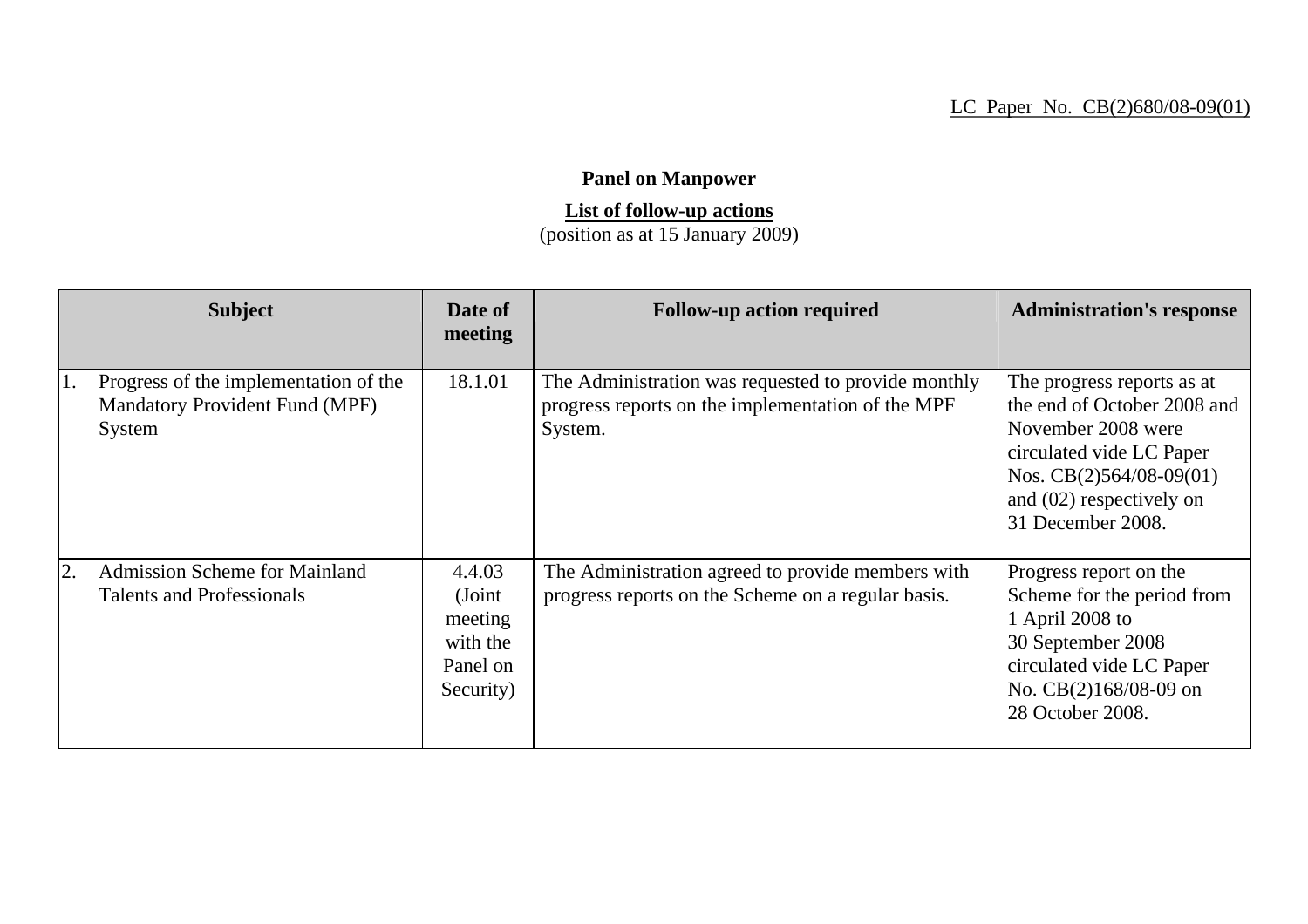|    | <b>Subject</b>                                            | Date of<br>meeting                                                                                                                |     | <b>Follow-up action required</b>                                                                                                                                                                                                                         | <b>Administration's response</b> |
|----|-----------------------------------------------------------|-----------------------------------------------------------------------------------------------------------------------------------|-----|----------------------------------------------------------------------------------------------------------------------------------------------------------------------------------------------------------------------------------------------------------|----------------------------------|
| 3. | <b>Implementation of Qualifications</b><br>Framework (QF) | Meeting of the<br><b>Bills</b><br>Committee on<br>Accreditation<br>of Academic<br>and Vocational<br>Qualifications<br><b>Bill</b> | (a) | The Administration undertook to report to the<br>Panel -<br>the progress of implementation of QF in<br>(i)<br>individual industries on a half-yearly basis;                                                                                              | Response awaited.                |
|    |                                                           |                                                                                                                                   |     | the results of the review of the pilot scheme<br>(ii)<br>on Recognition of Prior Learning (RPL) for<br>the Printing and Publishing, Watch and<br>Clock, and Hairdressing industries; and                                                                 | - Ditto -                        |
|    |                                                           | 23.10.08                                                                                                                          | (b) | The Administration was requested to provide<br>information on the success rate of workers who<br>had applied for RPL in the three industries which<br>had implemented the RPL mechanism on a pilot<br>basis.                                             | - Ditto -                        |
| 4. | Training for ethnic minorities                            | 24.10.06                                                                                                                          | (a) | The Administration was requested to provide<br>information on the details of training courses<br>offered to ethnic minorities, provision of<br>assistance to help them secure employment and<br>the number of persons who had secured<br>employment; and | Response awaited.                |
|    |                                                           | 17.5.07                                                                                                                           | (b) | The Administration was requested to provide<br>information on the number of the Continuing<br><b>Education Fund-approved training courses</b><br>designed to meet the specific needs of ethnic<br>minorities. The Administration also agreed to          | - Ditto -                        |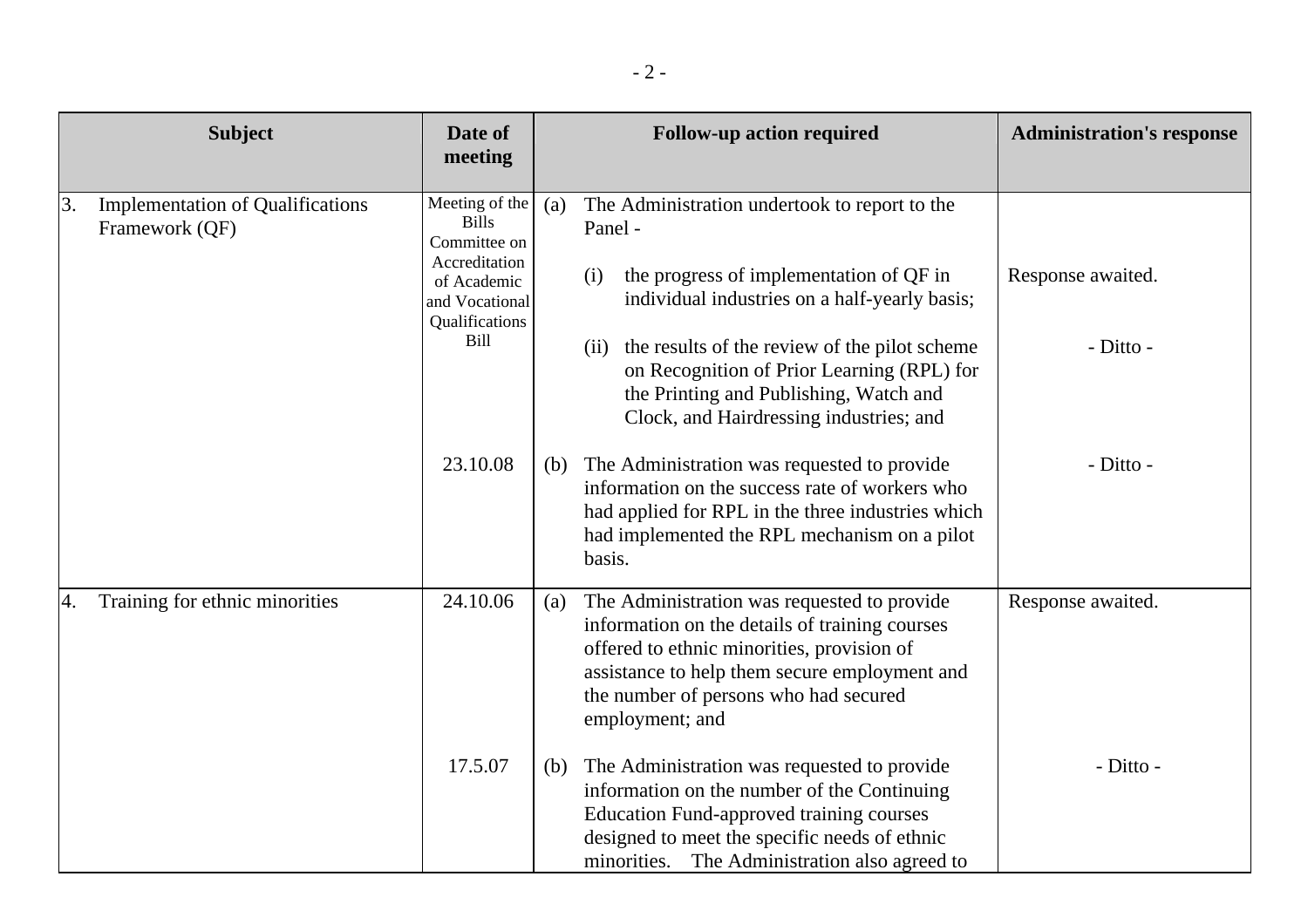|    | <b>Subject</b>                                                                                                                                      | Date of<br>meeting | <b>Follow-up action required</b><br><b>Administration's response</b>                                                                                                                                                                                                                              |  |
|----|-----------------------------------------------------------------------------------------------------------------------------------------------------|--------------------|---------------------------------------------------------------------------------------------------------------------------------------------------------------------------------------------------------------------------------------------------------------------------------------------------|--|
|    |                                                                                                                                                     |                    | provide information on career-oriented training<br>programmes and retraining courses offered by the<br>Vocational Training Council and the Employees<br>Retraining Board for these people.                                                                                                        |  |
| 5. | Effectiveness of training programmes<br>under the Task Force on Continuing<br>Development and Employment-related<br>Training for Youth (Task Force) | 24.10.06           | The Administration was requested to report to the<br>Response awaited.<br>Panel on the effectiveness of the training programmes<br>when the findings of the study on the overall<br>effectiveness of the programmes under the Task Force<br>were available.                                       |  |
| 6. | Wage Protection Movement for<br>employees in the cleansing and<br>guarding services sectors (WPM)                                                   | 19.4.07            | The Administration was requested -<br>(a)<br>to provide the Panel with a written response<br>Response awaited.<br>(i)<br>to issues raised by deputations attending the<br>meeting;                                                                                                                |  |
|    |                                                                                                                                                     |                    | to consult the Equal Opportunities<br>- Ditto -<br>(ii)<br>Commission whether the intent to make<br>special arrangements for the more<br>vulnerable groups if a statutory minimum<br>wage was introduced would constitute<br>discrimination under the Disability<br>Discrimination Ordinance; and |  |
|    |                                                                                                                                                     | 8.7.08             | The Administration was requested to provide a<br>Response awaited.<br>(b)<br>list of the revised survey items for collection of                                                                                                                                                                   |  |